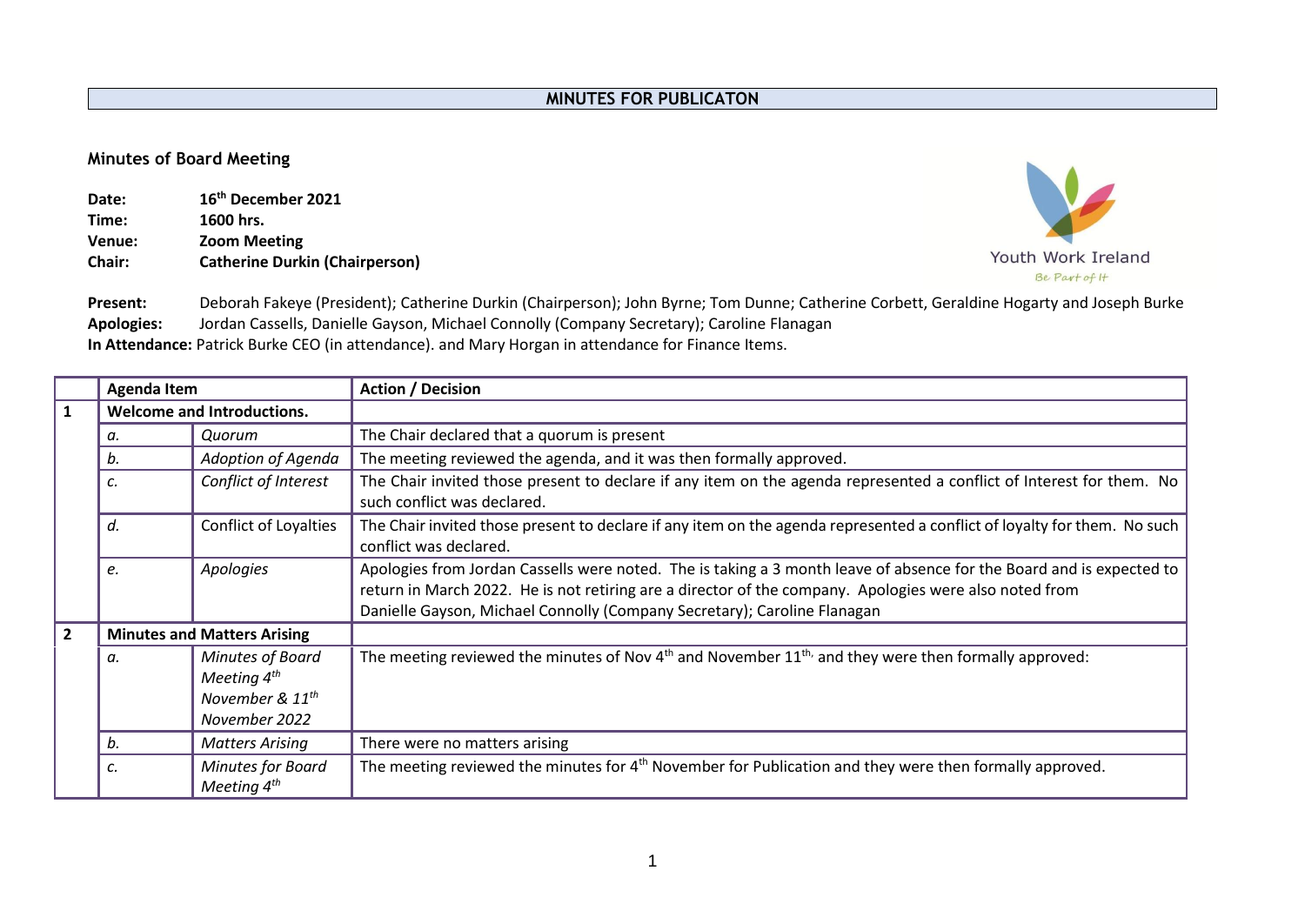|   |                  | November for                    |                                                                                                                                      |
|---|------------------|---------------------------------|--------------------------------------------------------------------------------------------------------------------------------------|
|   |                  | Publication                     |                                                                                                                                      |
| 3 | <b>Finance</b>   |                                 |                                                                                                                                      |
|   | a.               | Management                      | The meeting reviewed and approved the financial statements (Management Accounts, Balance Sheet and Cash Flow)                        |
|   |                  | Accounts 31st                   | to 31st October 2021.                                                                                                                |
|   |                  | October 2021                    |                                                                                                                                      |
|   | b.               | <b>Indicative Budget</b>        | The meeting reviewed the indicative Budget for 2022. It is planned to have the final draft for the February 19 <sup>th</sup> , 2022, |
|   |                  | 2022                            | Meeting of the Board.                                                                                                                |
|   | c.               | 2021 External Audit             | The Board was informed that the 2021 audit will commence on 28 <sup>th</sup> February 2022.                                          |
|   |                  | 28 <sup>th</sup> Feb 2022       |                                                                                                                                      |
|   | d.               | F&GP Minutes 9th                | The board noted the minutes of the F&GP minutes of 9 <sup>th</sup> December 2021.                                                    |
|   |                  | Dec                             |                                                                                                                                      |
|   | g.               |                                 |                                                                                                                                      |
| 4 |                  | <b>Strategic Considerations</b> | Board Key Priorities for 2022                                                                                                        |
|   | a.               | Gaelscoil Choláiste             | The meeting was informed that we received official confirmation from the Department of Education that they will                      |
|   |                  | Mhuire Update                   | cover the full cost of moving the boiler room and installing a new boiler in Dominick Street. The Chair thanked those                |
|   |                  |                                 | who had worked so hard over the last year to get this very positive outcome for the organisation.                                    |
|   | b.               | <b>Strategic Statement</b>      | The Strategic Statement was very much welcomed by the Board and was formally approved.                                               |
|   |                  | 2022-2027                       |                                                                                                                                      |
| 5 | Operational      |                                 | The Compliance Plan 2022 reviewed and was then formally approved.                                                                    |
|   | а.               | Premises Subgroup               | The meeting was informed that a proposal should be ready for the Feburary 2022 meeting of the Board. The Chair                       |
|   |                  |                                 | requested another volunteer for the committee from the board.                                                                        |
|   | $\boldsymbol{b}$ |                                 |                                                                                                                                      |
| 6 | Governance       |                                 | The recently updated Risk Register was formally approved by the board.                                                               |
|   | а.               | <b>Charities Regulator</b>      | The meeting was informed that rather that spend a lot of time implementing the proposed changes in the 2021                          |
|   |                  | Report                          | document, we would implement the changes as we construct the 2021 document. The was agreed by the board and                          |
|   |                  |                                 | the then formally approved the 2021 Charities Regulator Report.                                                                      |
|   | b.               | Review of                       | The CEO gave an overview of the 1 <sup>st</sup> draft review to the meeting. He noted the comments and suggestions from the          |
|   |                  | Membership Fee                  | board members and agreed to begin work on a 2 <sup>nd</sup> draft early in the new year.                                             |
|   |                  | (AGM Motion)                    |                                                                                                                                      |
|   | c.               | IYJS sub-group                  | No update was provided.                                                                                                              |
|   |                  | report (Caroline)               |                                                                                                                                      |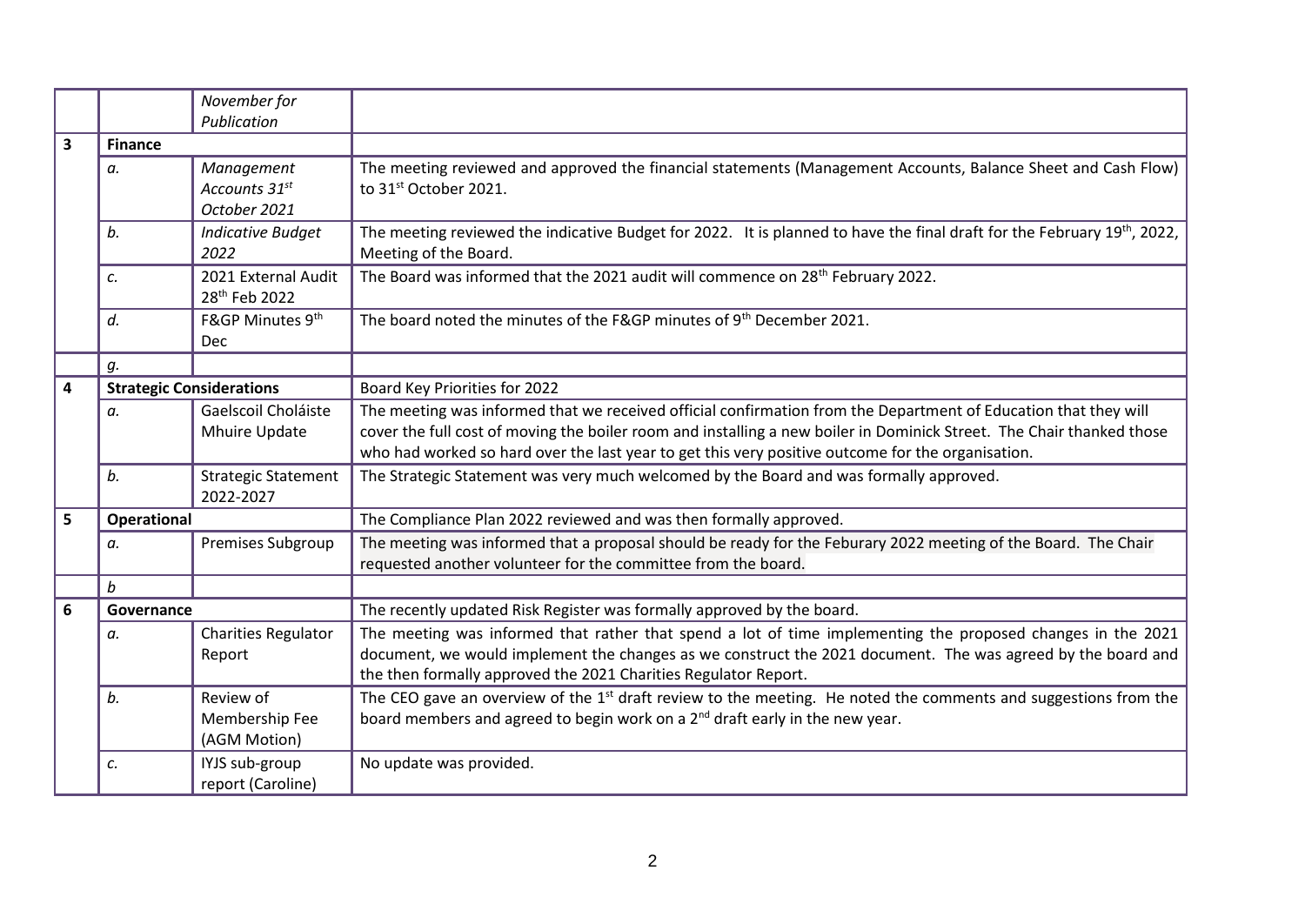| а. | There was some discussion on the impact of the latest restrictions because of COVID-19 on clubs. Many parents are<br>  fearful of sending their children to their club for fear of infection. It was agreed that we must provide as much support<br>as we can to the clubs and help them to reopen in a safe way. |
|----|-------------------------------------------------------------------------------------------------------------------------------------------------------------------------------------------------------------------------------------------------------------------------------------------------------------------|
|    | The Chair then wished everybody a very happy Christmas and New Year and thanked everybody for their hard work<br>and commitment in 2021. The meeting was then brough to a close.                                                                                                                                  |

## **Board Registration Record 2020-2021**

Eleven current Members: Quorum is 50% +1 which is 6 Members present.

|                |                          | Code of    | <b>Trustee</b> | 28           | 18   | 4              | 15    | 5 May                    | 5 <sup>th</sup> May | 3 <sup>rd</sup> | 8 <sup>th</sup> July   | 15 <sup>th</sup> | 29th July     | $2nd$ Sep      | $21st$ Sep          | 4 <sup>th</sup> Nov | 13 <sup>th</sup> Dec | 16 <sup>th</sup> Dec |
|----------------|--------------------------|------------|----------------|--------------|------|----------------|-------|--------------------------|---------------------|-----------------|------------------------|------------------|---------------|----------------|---------------------|---------------------|----------------------|----------------------|
|                |                          | Conduct    | Register       | Jan          | Feb  | <b>March</b>   | April | <b>Training</b>          | <b>Board</b>        | June            | <b>Consultation on</b> | July             | Induction     | Board          | <b>Board Staff</b>  | Board               | <b>Finance</b>       | <b>Board</b>         |
|                |                          | Signed     | <b>of</b>      |              |      | <b>Trainin</b> |       |                          | <b>Meeting</b>      | <b>Board</b>    | <b>Strategic Plan</b>  | Board            | of New        | <b>Meeting</b> | <b>Consultation</b> | Meetin              | Induction            | <b>Meeting</b>       |
|                |                          |            | Interest       |              |      | g              |       |                          |                     | Meetin          |                        | Meetin           | <b>Member</b> |                | - Strategic         | g                   | of New               |                      |
|                |                          |            |                |              |      |                |       |                          |                     | g               |                        | g                |               |                | Plan                |                     | <b>Member</b>        |                      |
|                |                          |            |                |              |      |                |       |                          |                     |                 |                        |                  |               |                |                     |                     | s.                   |                      |
| $\mathbf{1}$   | John Byrne               | ✓          |                | ✔            | Apol | ✓              | Apol  | $\overline{\mathcal{L}}$ |                     |                 | ✔                      | Apol             |               | Apo            | ✔                   |                     |                      |                      |
|                |                          |            |                |              | s.   |                |       |                          |                     |                 |                        |                  |               |                |                     |                     |                      |                      |
| $\overline{2}$ | <b>Jordan Cassells</b>   | ✓          |                | √            |      |                |       | Apol                     | Apol                | Apol            |                        | Apol             |               |                | Apo                 | Apol                |                      | Apo                  |
|                |                          |            |                |              |      |                |       |                          |                     |                 |                        |                  |               |                |                     |                     |                      |                      |
| 3              | <b>Michael Connolly</b>  |            |                | $\checkmark$ |      | ✔              |       | $\sqrt{ }$               | $\checkmark$        | $\checkmark$    |                        | $\checkmark$     |               |                |                     | ✓                   |                      | Apo                  |
|                |                          |            |                |              |      |                |       |                          |                     |                 |                        |                  |               |                |                     |                     |                      |                      |
| 4              | <b>Tom Dunne</b>         | $\sqrt{ }$ |                | ✔            |      |                |       | ◢                        |                     |                 |                        | Apol             |               |                |                     |                     |                      |                      |
|                |                          |            |                |              |      |                |       |                          |                     |                 |                        |                  |               |                |                     |                     |                      |                      |
| 5              | <b>Catherine Durkin</b>  |            |                |              |      |                |       |                          |                     |                 |                        |                  |               |                |                     |                     |                      |                      |
|                |                          |            |                |              |      |                |       |                          |                     |                 |                        |                  |               |                |                     |                     |                      |                      |
| 6              | Deborah Fakeye           |            |                | ✓            |      |                |       |                          |                     |                 |                        |                  |               |                |                     | $\checkmark$        |                      |                      |
|                |                          |            |                |              |      |                |       |                          |                     |                 |                        |                  |               |                |                     |                     |                      |                      |
| $\overline{7}$ |                          | ✓          |                | M            |      |                |       |                          |                     |                 | ✔                      | ۷                |               |                |                     |                     |                      | Apo                  |
|                |                          |            |                |              |      |                |       |                          |                     |                 |                        |                  |               |                |                     |                     |                      |                      |
|                | <b>Caroline Flanagan</b> |            |                |              |      | <b>Apols</b>   | Apol  | Apol<br>Apol             | Apol<br>Apol        | Apol<br>Apol    | Apol                   | Apol             |               | Apo            | Apo                 |                     | Apol                 |                      |